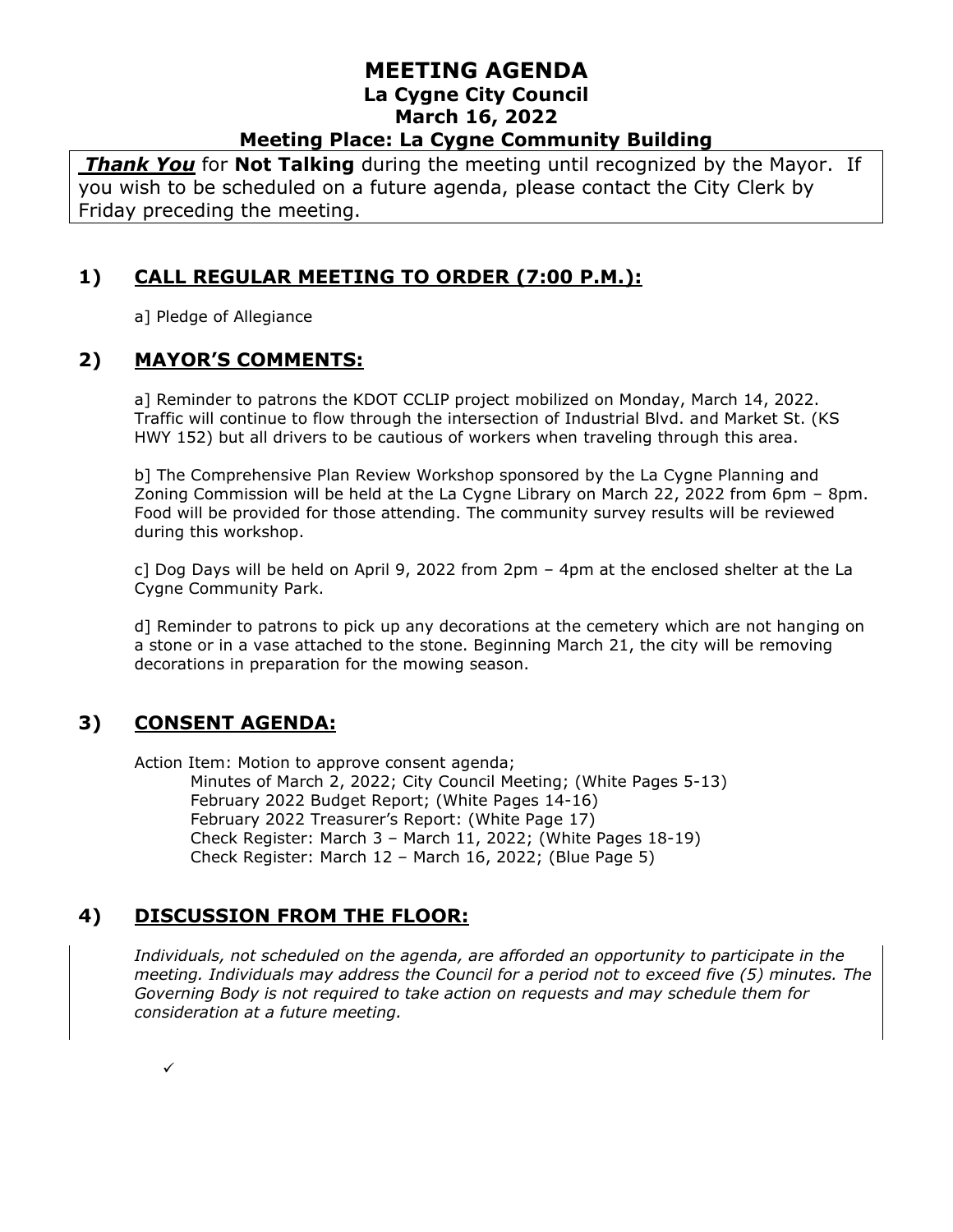# **5) SPECIAL PROJECTS:**

#### WATER TREATMENT PLANT SETTLING PONDS (Midwest Engineering)

PWS Nasalroad and CC Wade met with Dan Coltrain & Trenton Morris (MW Engineering Group) and Kevin Starbuck (Starbuck Trucking, LLC) regarding the Change Order No. 1 issued on March 2, 2022.

#### SEWER REHABILITATION PROJECT (BG Consultants)

Bids were received on March 9, 2022 and opened for review. BG Consultants has reviewed the bids to ensure the bids met all requirements as listed in the advertisement and specifications. The Council will review the bids this evening and consider awarding the contract.

#### KDOT CCLIP (Killough Construction and CFS Engineer)

Killough Construction mobilized on Monday, March 14, 2022. The project is underway. A copy of the plan showing the location of the work is available in the La Cygne City Hall for viewing. Construction meetings will be held every two weeks throughout the project.

#### NEW FIRE STATION

CC Wade submitted the application for the FOB Trustee Foundation grant. CC Wade has responded to questions from the evaluating committee.

#### ARPA (AMERICAN RESCUE PLAN ACT)

At this time \$100,000 of the ARPA dollars are committed to the new Fire Station if the grant from First Option Bank is received. If the grant from FOB is not received then the total ARPA funds in the amount of \$170,770 will be utilized towards the new Fire Station. If the grant from FOB is received, what project would the Council consider to dedicate the remaining \$70,770?

#### STORMWATER MASTER PLAN

BG Consultants is preparing the contract agreement.

#### **6) REPORTS OF CITY OFFICERS:**

- $\checkmark$  City Attorney Burton Harding (Blue Page 6)
- $\checkmark$  Police Chief & Codes Officer Tina Fenoughty (Blue Page 7)
- $\checkmark$  Codes Officer Allison Fox
- $\checkmark$  Public Works Department Dan Nasalroad
- $\checkmark$  Fire Chief Dan Nasalroad
- ✓ City Clerk Jodi Wade
- ✓ City Treasurer Connie Gore

# **7) REPORTS OF COUNCIL COMMITTEES:**

- a] Water & Gas--------------------------------------- Danny Curtis ------- Keith Stoker
	- $\checkmark$  The water committee and PWS Nasalroad met to discuss options related to providing city water to 17719 E. 2150 Rd.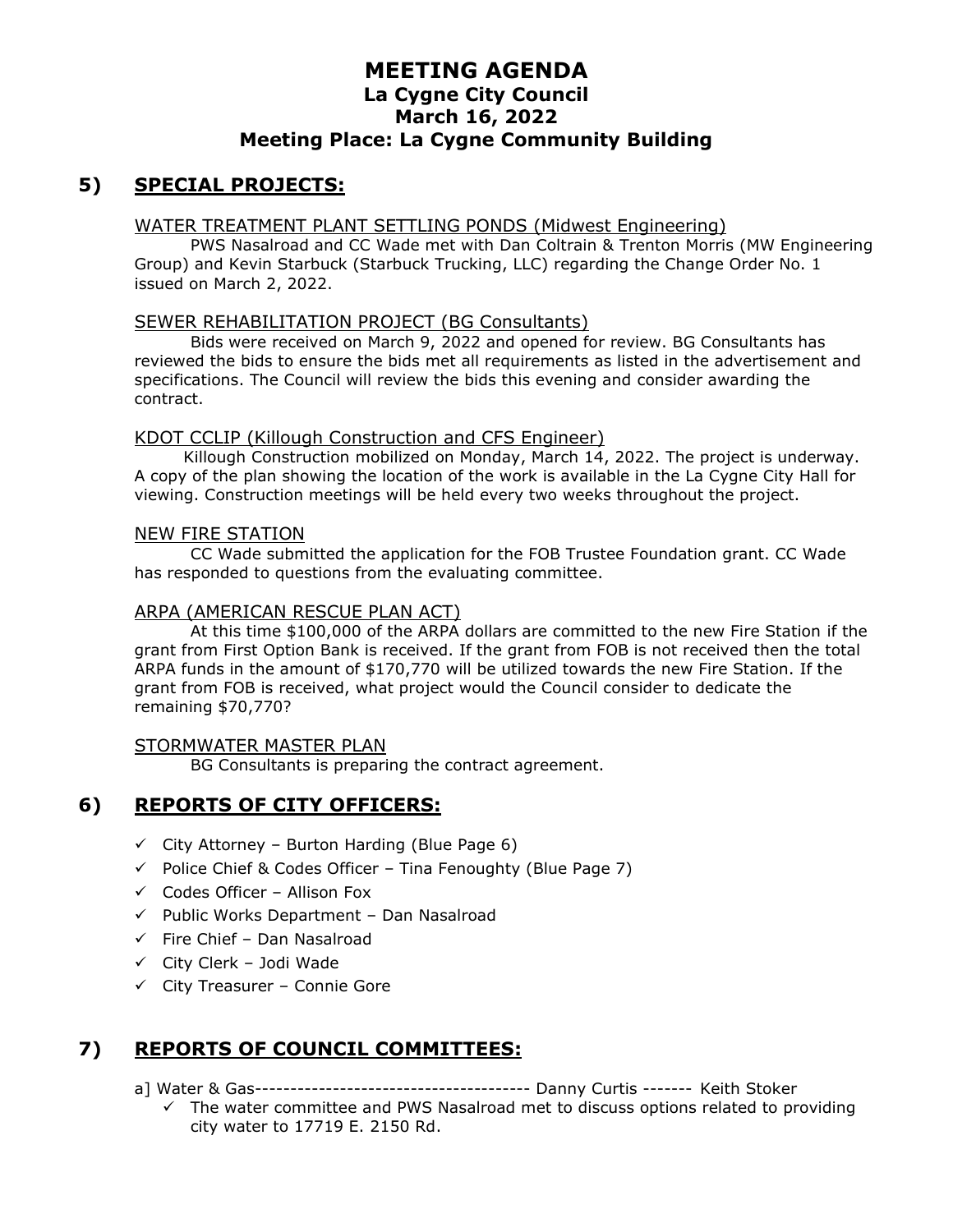## **7) REPORTS OF COUNCIL COMMITTEES CONTINUED:**

- b] Street ---------------------------------------------Jerome Mitzner------Tommy Capp
- c] Sewer----------------------------------------------Keith Stoker ---------Thomas Capp
- d] Cemetery------------------------------------------Danny Curtis ------- David Brenneman
- e] Public Safety---------------------------------------Jerome Mitzner------ Keith Stoker ✓ Mobile/Manufactured/Modular Home Code review workshop.

| f] Community Building------------------------------- David Brenneman ---Thomas Capp |  |
|-------------------------------------------------------------------------------------|--|
| g] Employee Relations & Training----------------- Jerome Mitzner ----- Danny Curtis |  |
|                                                                                     |  |

# **8) SPECIAL COMMITTEE REPORTS:**

- a] Emergency Management None
- b] Chamber of Commerce Easter Egg Hunt in the La Cygne Community Park on April 9, 2022 at 9:00am.

c] Planning & Zoning Commission – Comp Plan Workshop, March 22, 2022 from 6pm-8pm at the La Cygne Library. Please help spread the word.

## **9) UNFINISHED BUSINESS:**

a] 307 Swan Street – Property owned by Lincoln Township. Storage agreement with Lincoln Township. (Blue Pages 8-9)

b] Draft resolution for COVID-19 safety practices and procedures. CC Wade is still working on a draft. (Blue Pages 10-11)

c] Proposal from Carl Brown to perform a Water and Sewer analysis. **(TABLED UNTIL RECEIPT OF THE WATER TREATMENT PLANT ANALYSIS)**

## **10) NEW BUSINESS:**

a] 2023 Budget Workshop?

b] Resolution No. \_\_\_\_\_ providing for authorization to change ownership of the Verizon fiber optic communications located within the city right-of-way of the City of La Cygne, Kansas from Verizon Wireless Services, LLC to MCImetro. (White Page 20) (Revised Blue Page 12)